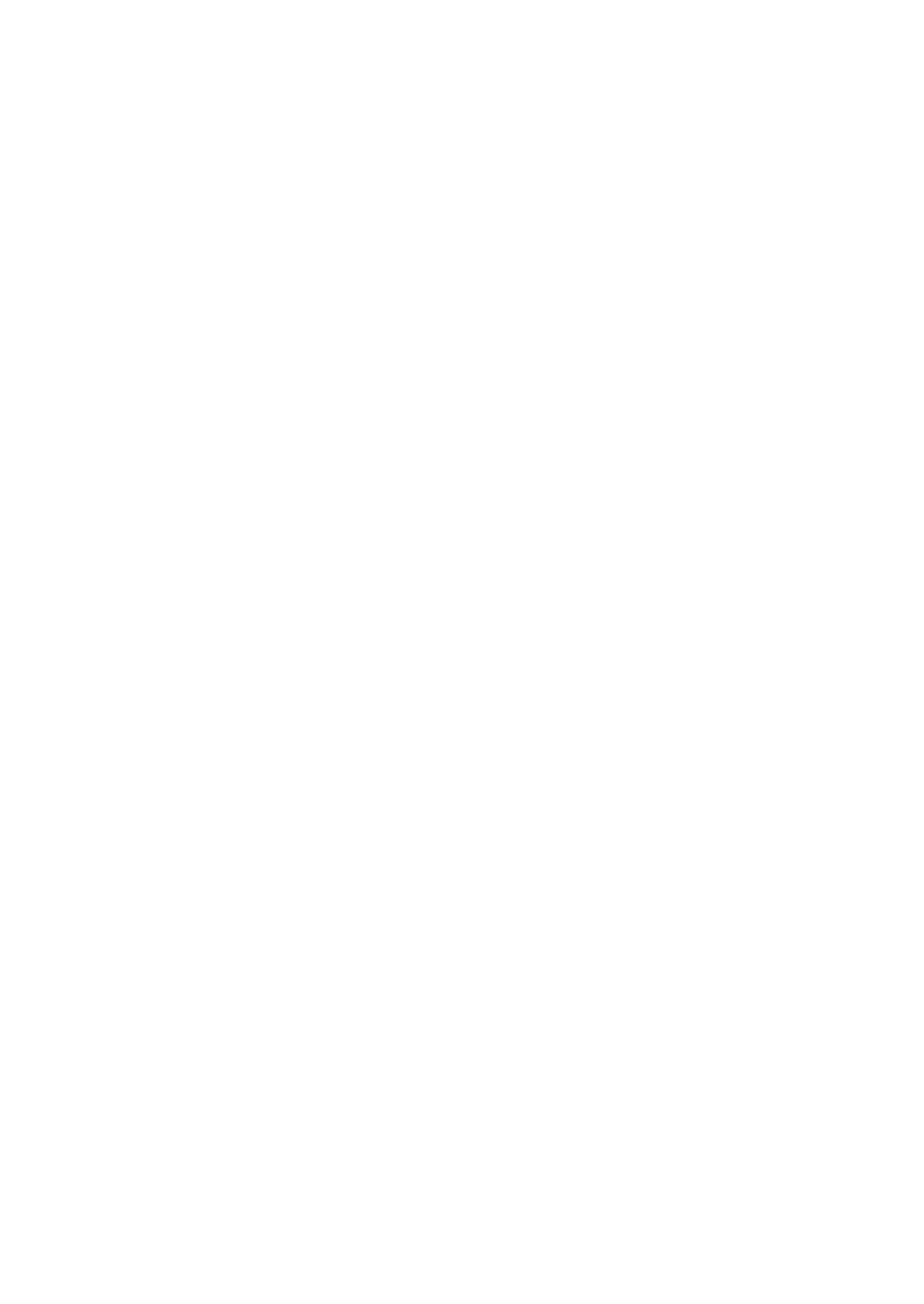## *De David le prophecie* (and the Old French *Eructavit* poem) as a Synecdoche of the Psalter in the manuscript British Library, Additional 15606

Vladimir Agrigoroaei CNRS – CÉSCM Poitiers

ABSTRACT: *The scribe of manuscript London, British Library, Additional 15606 (dating back to the early 14th century) made an interesting error, leading to the substitution of a bifolio in a quire of the codex and suggesting that the French poem* Eructavit*, inspired by the commentary of a psalm, could stand in for a symbolic representation of the psalter*.

KEYWORDS: *Medieval French literature – Codicology – Palaeography – Psalms*

There is an interesting case of title misattribution in a text from Lorraine connected with the biblical prophet David, which suggests that vernacular Old French poems based on the psalms could be symbolically interpreted as a prefiguration of the entire psalter. Currently, the title in question is still believed to be that of an allegorical poem dealing with the siege of Jerusalem by Nebuchadnezzar, based on biblical sources scattered throughout several books of the Old Testament. <sup>1</sup> Yet the assumption is wrong. In fact, the poem appears in a Burgundian manuscript dating back to *c.* 1300, where it was attracted by the centripetal tradition of a much more famous poem, known from several other manuscripts, the *Eructavit* written for Marie de Champagne (*c.* 1180). This other poem represents a commentary of Ps 44 (*Eructavit cor meum*) presented as an interpretation of the psalm in the form of a vision of David, with Latin headings for each commented biblical verse. At the end of the poem, the

<sup>1</sup> Fuhrken 1895 edited the text and believed that the vernacular poem had no connection to biblical sources. The primary sources for the siege of Jerusalem by Nebuchadnezzar are the verses 2 Ki 25:1-4, 8-19; 2 Ch 36:18-19; Jr 34:8-22; Jr 37:5-16; Jr 39:2; Jr 52:7, 12-25; Ez 24:1- 2 ; Ez 30:20-21; Ez 33:21; Ez 40:1.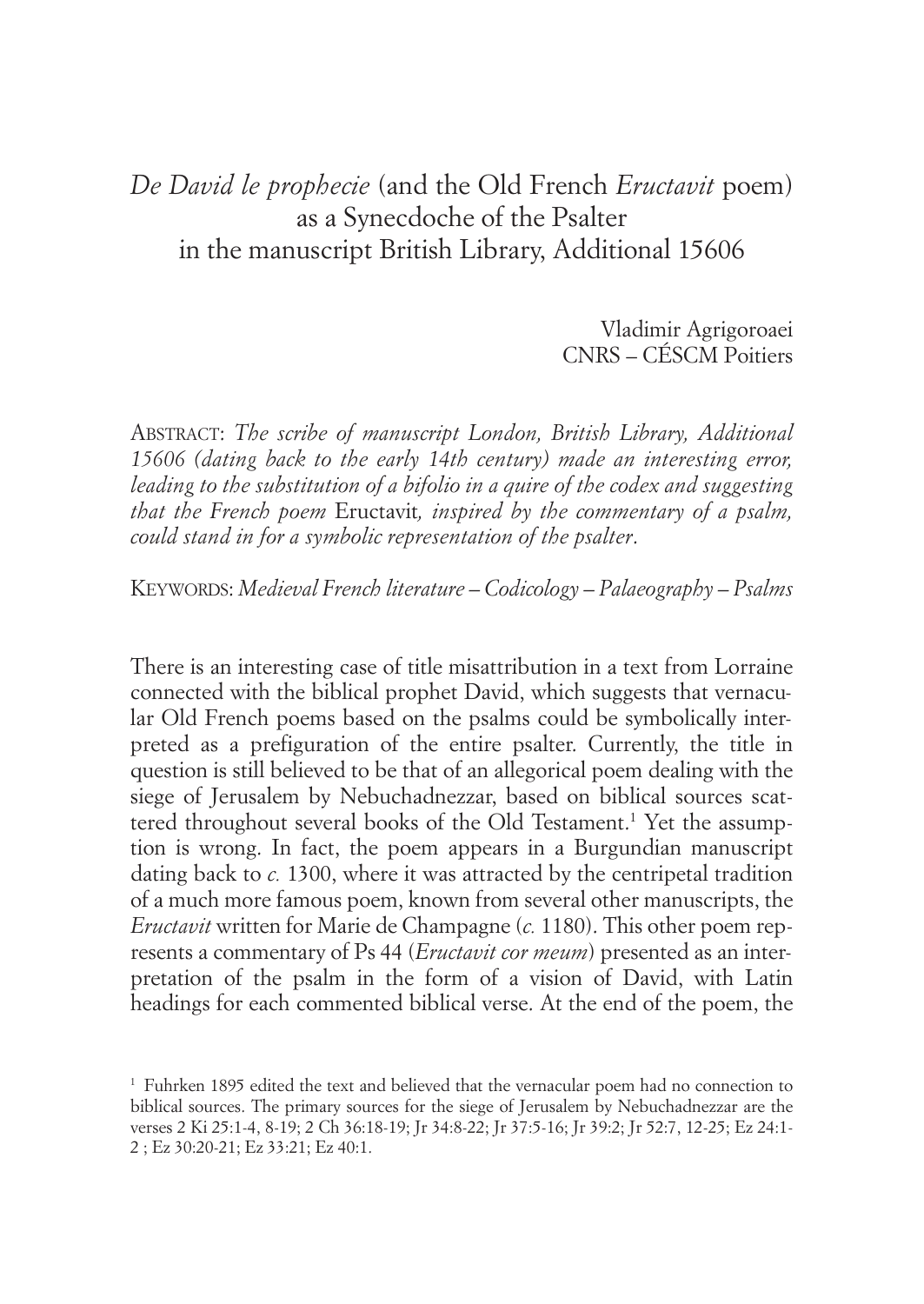vernacular author also included *Gloria Patri*. It was copied in many manuscripts; the base manuscript probably being Paris, BnF, fr. 2094 (late 13th century). 2

The Lorraine manuscript that I am interested in is currently located in London, British Library, Additional 15606. <sup>3</sup> It contains a version of *Eructavit*, preceded by the other vernacular poem, titled *De David li prophecie* ever since its first publication. My presentation will deal with palaeographic and codicological facts, since they will allow me to draw conclusions on the evolution of a series of texts in peripheral contexts reminding of the much larger centripetal tradition of Old French psalters. This poem dealing with the siege of Jerusalem begins on f. 5r of the manuscript with a title in red ink. A comparison with the tituli transcribed for the following poem (the *Eructavit*, herein without a title proper) testifies to the fact that these red titles and the initials were transcribed at the end of the transcription process. The choice of the title *De dauid li prophecie* should therefore be attributed to the copyist who also acted as a rubricator. This copyist left inserendae in the text, in order to have enough space to transcribe the red headings at the end, but he quickly grew tired, giving up on transcribing them in the second part of the *Eructavit* poem. 4

<sup>2</sup> For an edition, see *Eructavit* (ed. Atkinson Jenkins). For the base manuscript, see also the online bibliography of the DEAF *Dictionnaire Étymologique de l'Ancien Français* (http://www. deaf-page.de/; last access: 19.11.2021). Cf. *L'Eructavit antico-francese* (ed. Meliga). Cf. Ruini 2008, p. 213, (note 11), who mentions the issue of the incorrect title, but considers that the text preceding the *Eructavit* has no connection with the poem proper.

<sup>&</sup>lt;sup>3</sup> The manuscript's leaves (parchment) measure 255x195mm. The text is transcribed on two columns and dates back to the early 14th century. Cf. Sinclair 1979, n. 2499.

<sup>4</sup> The colophon after the explicit of the text appears in the last line of the second column of f. 17vb: *Sancti sp*iritu*s adsit nobis gl*ori*a.* The *Eructavit* poem has many red rubrics with Latin texts; some of them in marginal inserendae achieved during the transcription of the main text. These inserendae are found only in the beginning: f. 19v: *Eruptauit cor meu*m *v*er*bu*m *bonu*m + *Li*n*ga mea chalam*us *sc*ri*be velociter sc*ri*be*n*tis*; f. 20v: *Speciosus forma p*re *filiis ho*m*i*nu*m*; f. 21r: *Diffusa est gr*ati*a i*n *labiis tuis*; f. 21v: *Accing*er*e gladio tuo sup*er *femur*. Subsequently, the copyist no longer indicates the rubrics to be copied. These red rubrics without prior indications are on f. 22v: Inte*n*de p*ro*sp*er*e p*ro*cede *et* regna + *P*ro*pt*er *v*er*itate*m *et ma*n*suetudine*m; f. 23r: Sagite tue populi sub te cadent; f. 24v: Sedes tua deus in seculum seculi; f. 27r: Dilexisti *iusticia*m *et odisti i*n*iq*ui*tate*m; f. 27v: *Mirra* et *guta* et *cassia a uestime*n*tis*; f. 28r: *Astitit regina a destris tuis*; f. 28v: *Audi filia* et *vide i*n*clina aure*m; f. 29v: *Om*n*is gl*ori*a ei*us *filie regis*; f. 30v: *Et filiae tiri in numeribus vultu*m *tuu*m; f. 31r: *Et* con*cupiscet rex decore*m *tuum*; f. 31r: *Adduce*ntur regi virgines; f. 31v: Afferantur in leticia et exsultatione; f. 32v: Pro patribus tuis nati sunt tibi *filii*; f. 34r: *P*ro*pt*er*ea p*o*p*u*li* con*fitebu*n*t*ur *t*ibi; f. 34v: *Gloria patri*; f. 34v: *Et filio et spiritui s*an*c*t*o*; f. 34v: *Sicut erat i*n *p*ri*ncipio*.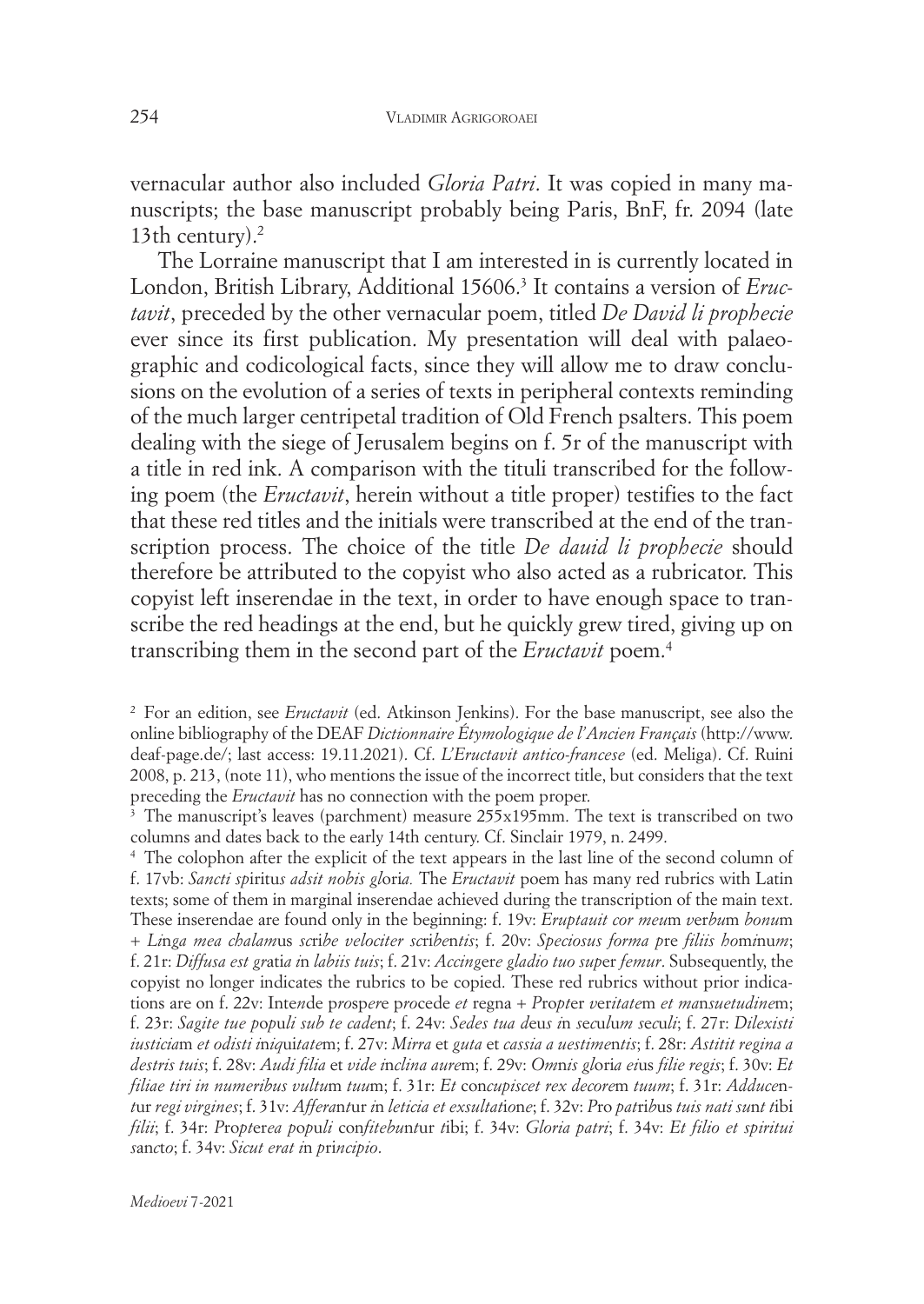I am much more interested by the fact that the copyist did not transcribe any inserenda for the heading of the title in question on the first leaf of our text. In other words, this title (*De dauid li prophecie*) was chosen and transcribed only at the end of the copying process. This happened independently of the texts themselves, when the copyist only followed the inserendae. The title then represents just a larger designation that merges several texts in the manuscript: the untitled poem, the *Eructavit*, and an *Entrée de la messe*. <sup>5</sup> The latter is in prose and starts on f. 35r. <sup>6</sup> Its text was written by the same hand, but the copyist had changed the ink. He had left some space for the initial drop cap, but he forgot to paint it. This text was therefore written after the transcription of the initial letters and headings of the two previous texts. It is particularly significant that a colophon in red was copied after the already marked explicit. Its transcription was done also at a later date, probably during the revision of the rubrics, and the colophon reads, surprisingly, *Explicit lib*[*er d*]*e dauid la p*ro*phecie*, with the verso of the last folio left blank, unwritten. It highly plausible that the copyist wanted to improve the codex, but that he did not take into account the fact that the texts he had transcribed were very different in nature and contents. This "prophecy of David" had several endings.

The explanation can be found at the end of the manuscript. P. Meyer briefly described the last quire (f. 160r-162v), but did not thoroughly investigate the issue. <sup>7</sup> Logic would suggest that this quire should be inserted after f. 29v. P. Meyer also noticed that the text starting on f. 30r is again copied on f. 160r. Yet, the ink and quill of f. 29v match those of f. 160r, thus suggesting that f. 160r had to be transcribed well before the transcription of f. 30r. Since the text of f. 160r-v and 30r-v is identical, except for a minor change which I will deal with later, and since f. 160r-v and 30rv share the same ruling, rubrics, number of verses, and contents, it is clear

<sup>5</sup> It is perhaps useful to note that in this handwritten copy, the Old French *Eructavit* poem does not have any title, perhaps because it follows this first text. The *Eructavit* begins on a separate folio (f. 18r) only by accident, a sort of coincidence, since the earlier poem ends with the last line of f. 17v and the red colophon already mentioned is written on the last line of that folio.

<sup>6</sup> Incipit of the text: [*C*]*'est ci l'antrée de la mosse* com*ma*n*t l'a*n *doit oir la mosse ne les ordena*n*ces qu'il afiere*n*t a faire p*re*mereme*n*t* […]. Explicit on f. 36rb: […] *Si les deuo*n*s prier qu'il* faceint nos besoignes a nostre soignour asteemant. Et qui ansic lou fait ie croi que il hot bien la *mosse. Explicit*.

<sup>7</sup> Meyer 1877, p. 28.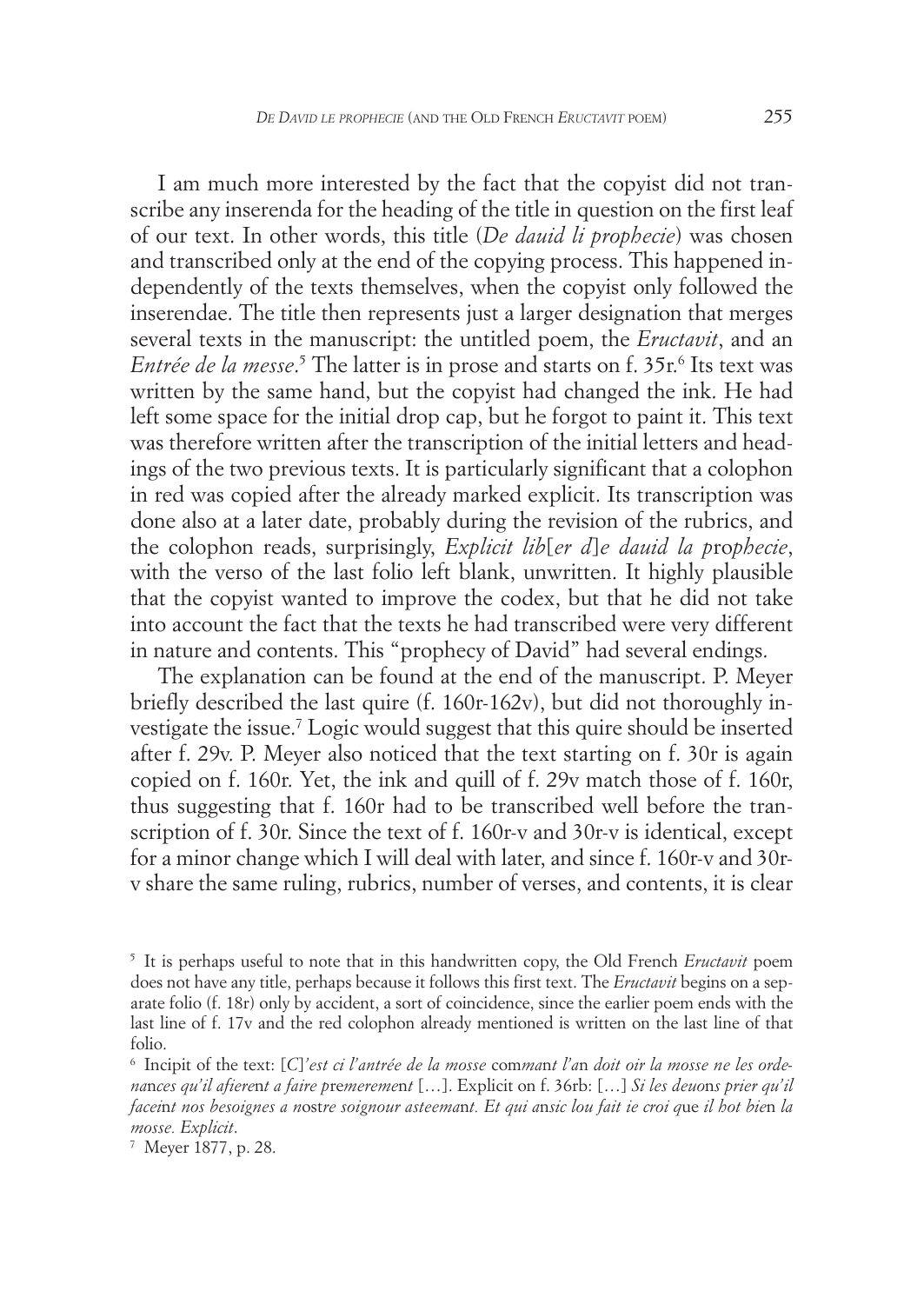that f. 30r-v represents a substitution of f. 160r-v. When one looks at the last quire, real change occurs only on the next folio (f. 161r) which contains the same text as f. 35r. The missing text is that of the folios that make up the inner leaves of the fifth quire of the manuscript (f. 31r-34v). It is rather obvious that the scribe had made an error: he transcribed his text from a manuscript source, whose quires had been dismembered in order to facilitate the copying process. This explains why the fifth quire of his manuscript-copy, the one that gave him a hard time (f. 30r-35v) contains six folios, not four like the first quire (that of the calendar, the first text of the manuscript) or eight, like the quires 2, 3, and 4 (the first ones in the manuscript, those which transcribe the untitled poem and part of the *Eructavit*).

The copyist had to make amends by rejecting the outer bifolio of his fifth quire, which was appended at the end of the manuscript. In its stead, he recopied correctly the text on a quire consisting of three bifolios. 8 However, the folio that he rejected and placed at the end of the manuscript also helps us reconstruct the aspect of the source text. On f. 161r, the copyist simply transcribed the colophon in red directly from the source: *Laux t*ibi *sit xp*ist*e q*uonia*m lib*er *explicit iste*. This text is absent from f. 35r. In is therefore safe to conclude that its very absence allowed for the incorporation of the bizarre colophon at the end of the text concerning Mass, the one that says *Explicit lib*[*er d*]*e dauid la | p*ro*phecie*. The reconstruction of the entire process suggests that the copyist was in so much of a hurry, preoccupied with fixing his mistake, moving and changing the order of bifolios, that he copied another segment of text, a part of the *Eructavit* poem, from a quire that he had left aside for a while, before copying the text concerning Mass. By the time he got back to it, it didn't have a title yet. As a result, the copyist was baffled by the text where he had made a mistake (the *Eructavit*) and ignored that there were other texts in this section of the manuscript. He chose a title that had a relation

<sup>8</sup> The ink and quill of f. 30r correspond to those from the second half of Wace's *Conception* poem, another text which follows in the manuscript. It is therefore certain that this folio was redone at a later stage, when the copyist had already finished the transcription of the *Conception*. The other bifolios of the quire, that is, the middle and inner ones (ff. 31r-34v), present the same ink and pen as the previous quire. There is evidence to suggest that the scribe placed the badly written folio aside when he realised the mistake he had made, and decided to correct that mistake later, at a different time.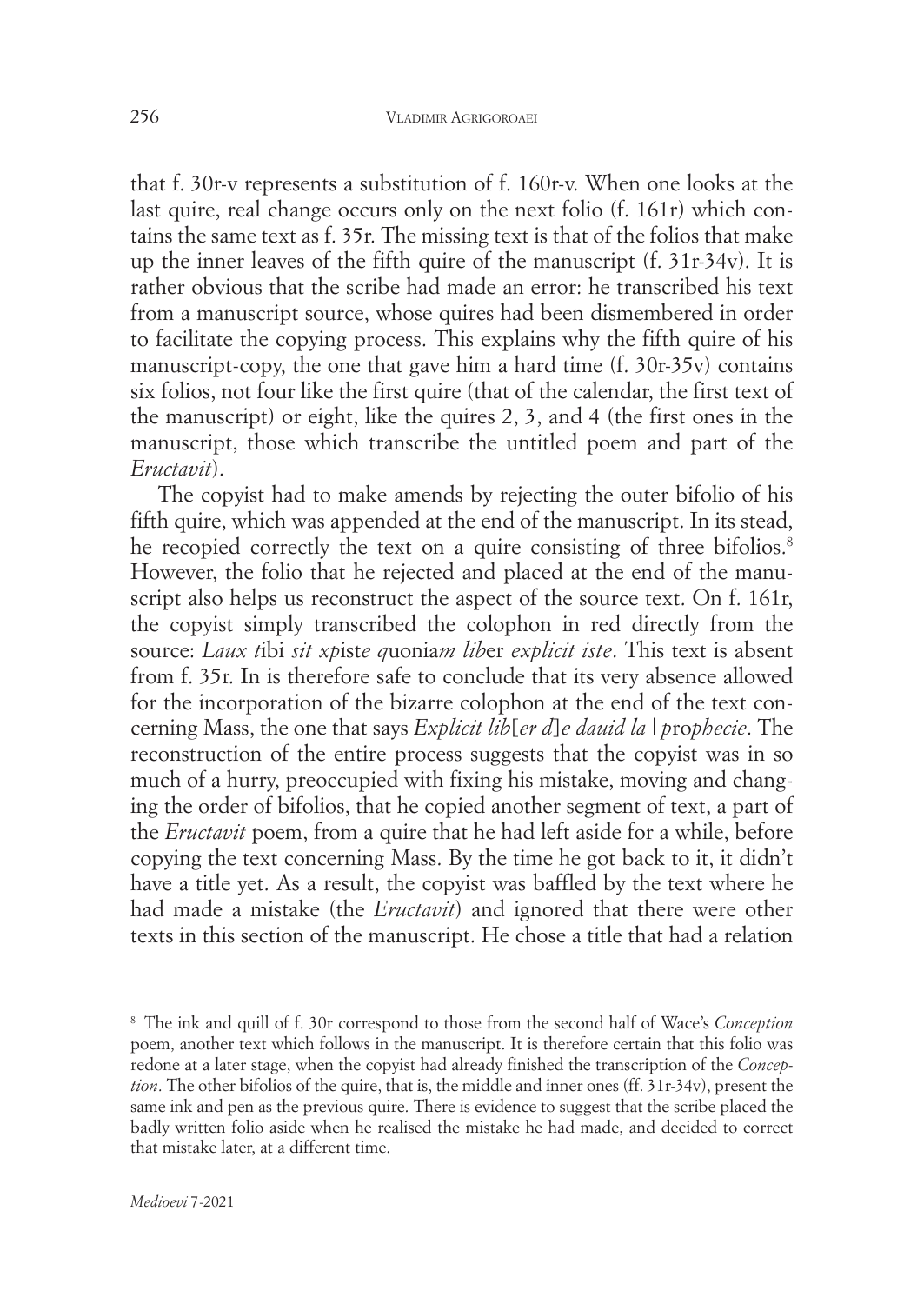to the psalm, the main text at the beginning of his manuscript, unwittingly signalling that this text was the key one in the grouping of texts from those quires (before and after it).

However, this also suggests that the untitled poem, wrongly titled *De David li prophecie* in current bibliography, formed a group the *Eructavit* poem and together they played the part of a real psalter. The concept should be taken, of course, in a figurative sense. Not only does the *Eructavit* attract this other text, which fulfils the role of a prologue in the new textual unit of the manuscript, much in the same manner in which psalms attract, for example, the canticles, prayers, and even litanies from the end of the psalter; but the *Eructavit* and the untitled poem are preceded in the Additional 15606 manuscript by a calendar, transcribed on the folios of the first quire, identical to the calendars which open the psalters proper. One can have the impression that, symbolically, the Lorraine manuscript was a real Psalter. In addition to this comparison, the calendar in question is bilingual, Latin-French. <sup>9</sup> This would explain why the *Conception Nostre Dame* by Wace was copied after the *Eructavit* section (f. 36r-81r). The case is similar to that of the Royal 2 A IX manuscript of the British Library, which dates back to the first quarter of the 13th century or *c.* 1250. The transcription of a series of Marian poems by Wace and two anonymous *Or*ati*o*[*nes*] *de s*an*c*t*a maria* at the end of this other manuscript is an extension of several experiments and variations with the psalter. <sup>10</sup> Thus, the copy of the vernacular *Eructavit* poem became a synecdoche for the entire psalter in the Lorraine manuscript Additional 15606.

As for the link between the *Eructavit* and the poem dealing with the siege of Jerusalem, it could be a banal consequence of the mention of David in both texts. When Nebuchadnezzar fought Zedekiah, the last

<sup>9</sup> The names of the days and the final calculation of the hours are in Latin. The rest – the number of days of each month, the feasts, and the names of the saints – are in French. The calendar occupies the first three folios, a column for each month. The month of December occupies the second column of f. 3v. However, the red-ink explicit has been copied on two lines from the beginning of f. 4r: *Apres la sai*n*te agathe lene prime querons* | *Lou samadi apres li voille des brandons*. The rest of the folio was left blank.

<sup>&</sup>lt;sup>10</sup> The Royal 2 A IX manuscript contains the Psalter of the Holy Spirit (ff. 1r-19r), Psalter of the Virgin (ff. 20r-35v), another version of the Psalter of the Holy Spirit (ff. 47r-62v), Hymnary of the Virgin (ff. 64r-77r), selections from the psalms (ff. 78r-83v), several Latin hymns, and a large number of poems attributed to Gautier Map. Note also that the first folio of the *Conception* in Additional 15606 presents a similar ink to that of the *Eructavit*, meaning that the folios that contain the Explanation of Mass were left blank, so that this other text be later integrated.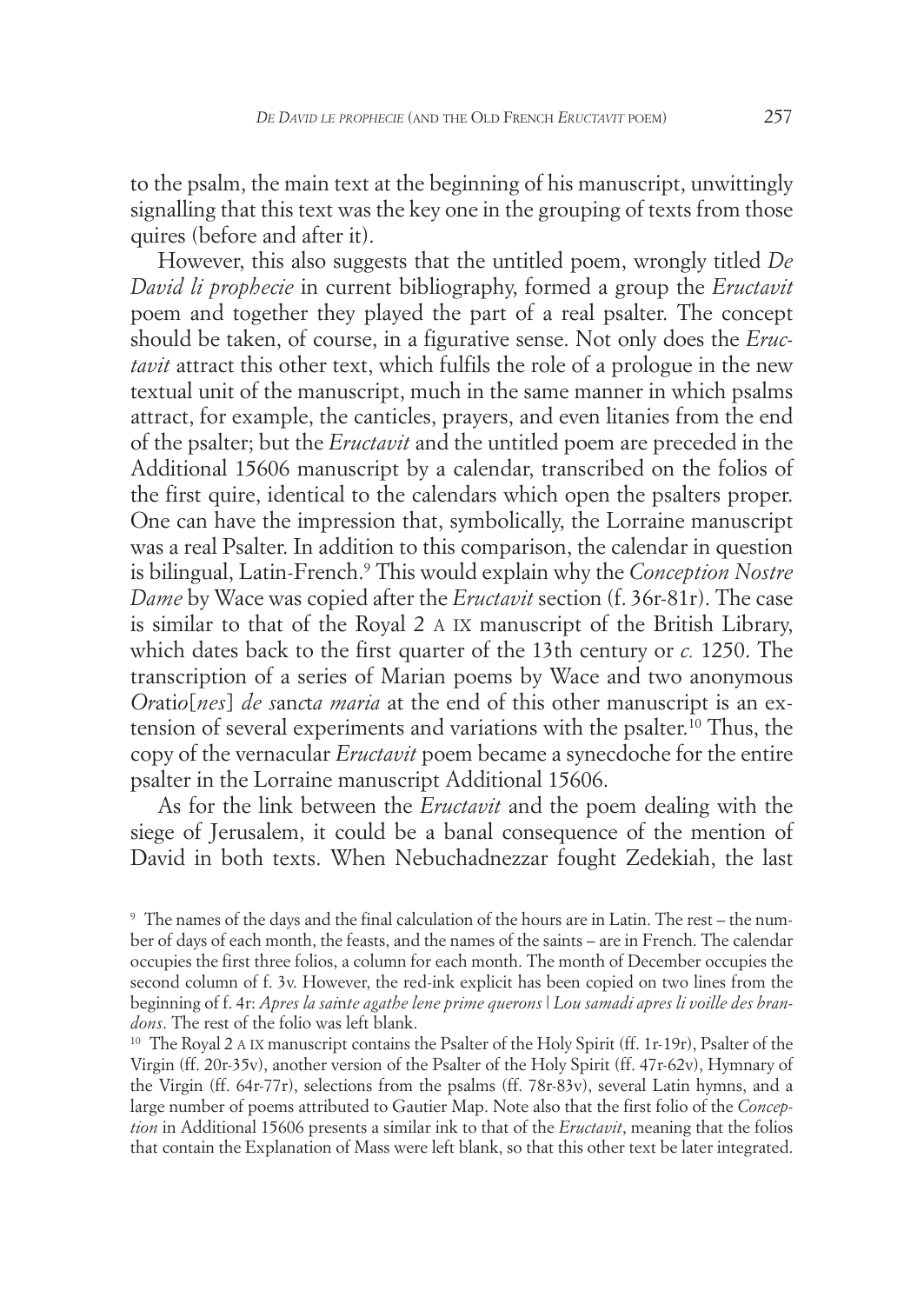king of Judah, the Bible tells us the words of a divine prophecy: «For thus saith the Lord, David shall never want a man to sit upon the throne of the house of Israel» (Jr 33:17). Perhaps this is why the entire group of texts is titled *De David li prophecie* and several verses from the end of the untitled poem speak about David and his psalter:

> Qui les aime contre raison done est lor huz fors de saison; de ce saint David li prophete en son sautier nos amoneste. 11

The connection with the Exposition of Mass can be explained by the last verses of the *Eructavit* poem, which contain a commentary on the *Gloria Patri*, the short doxology that is often said at mass. <sup>12</sup> The scribal accident from manuscript London, British Library, Additional 15606, is therefore extremely significant, as it clarifies the symbolical status of a group of texts developed around a famous late 12th-century Old French poem. French literature often imitated Latin exegesis. Here, in the Lorraine manuscript dating back to *c.* 1300, French poems inspired by sacred texts could stand in for a symbolic representation of the psalter.

## **BIBLIOGRAPHY**

*Eructavit. An Old French metrical paraphrase of Psalm XLIV published from all the known manuscripts and attributed to Adam de Perseigne*, Thomas Atkinson Jenkins (ed.), Gœttingue, Niemeyer, 1909.

Fuhrken George F. 1895, *De David li prophecie, ein altfranzösisches Gedicht aus dem XII. Jahrhundert*, «Zeitschrift für romanische Philologie», XIX, pp. 189-234.

*L'Eructavit antico-francese secondo il ms. Paris B. N. fr. 1747*, Walter Meliga (ed.), Alessandria, Edizioni dell'Orso, 1992.

<sup>11</sup> Fuhrken 1895, p. 223 (vv. 1217-1220).

<sup>12</sup> For a discussion about *Gloria Patri* transcribed at the end of the *Eructavit*, see also Ruini 2008, p. 216.